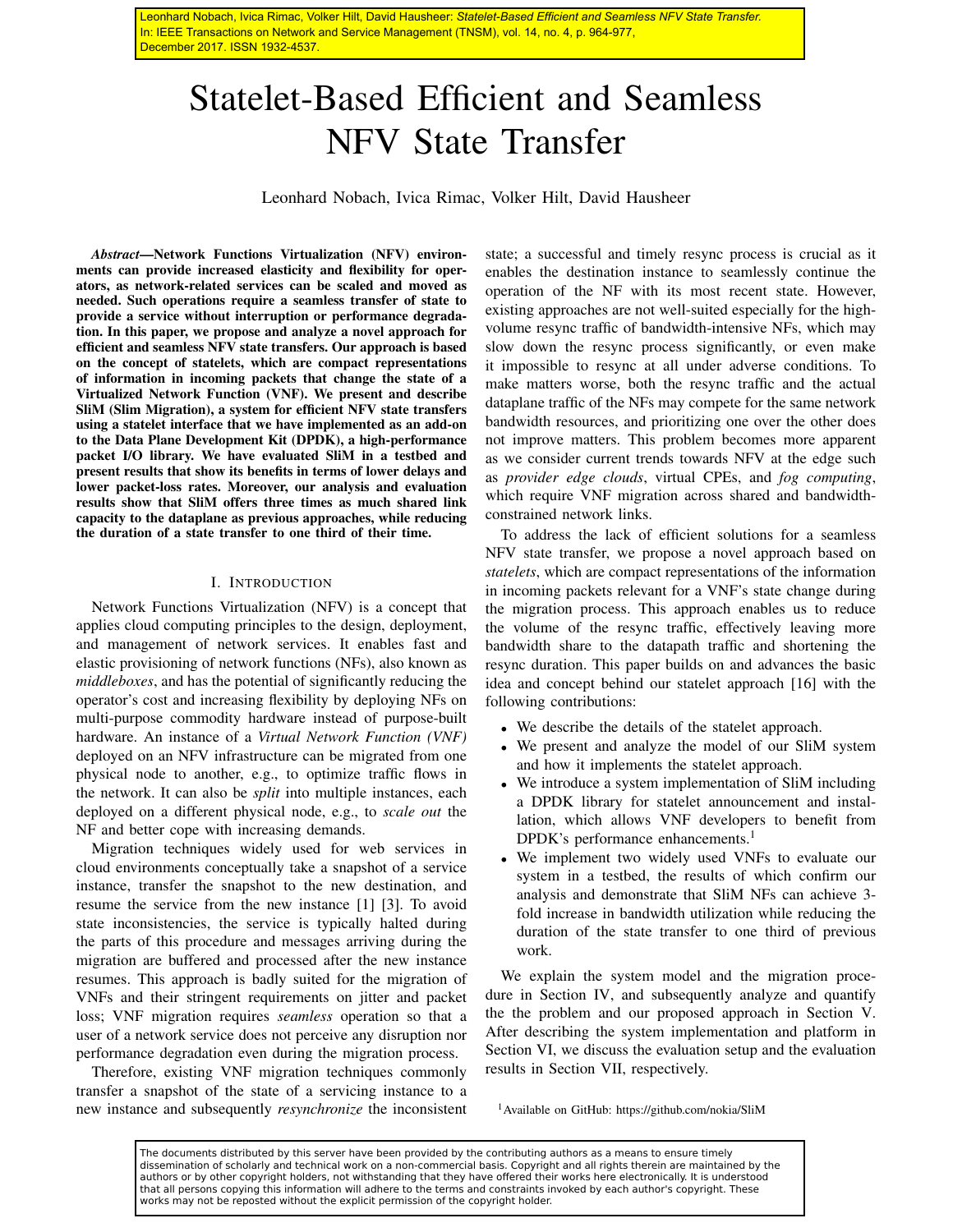## II. RELATED WORK

Different network management tasks require solving the problem of resynchronizing a computing instance's changing state to another instance. *State migration* requires the state of a source to be transferred to a destination on demand, the location of the destination might be spontaneously selected, based on criteria such as network optimization. Commonly, a snapshot of the source instance's current state is transferred first, but is outdated when it reaches the destination, thus, it must be resynchronized to the current state of the source afterwards. Another task is *failure recovery*, [4], [22], [23]. Here, the physical location of a backup node required can be carefully planned and pre-defined. The initial state can be proactively transferred (or is empty at boot time), but as the state in the primary instance changes, it must be continuously resynchronized with the backup instance, so that the latter can take over operation with the current state in case of failure.

Improving the performance and costs of state migration in *platform virtualization* environments is a thoroughly studied topic which first came to larger attention through the work of Clark et al. [3]. To migrate a virtual machine according to their approach, a snapshot of all memory pages is copied to the destination in a first round, using shadow pages in successive rounds to determine and transmit any changes that have occurred during the transfer of the previous round (Figure 1 (1.)). The approach was tested on a highly utilized web server, while observing 165ms of downtime, which is acceptable regarding most web services. The downtime here is caused by the last round, which requires a VM halt until the last page differences have been transferred. Additionally, a service degradation regarding the capacity can be observed during the page diff transfer lasting 72s.

The evaluation was conducted in an intra-datacenter environment, leading to the assumption that the latency between the source and destination VM was small during the evaluation. Several further optimizations for delta-based migration techniques have been proposed, including compression and deduplication mechanisms [1]. These have been evaluated under very heterogeneous conditions and workloads, thus the spread of the performance results is significant. The total VM migration times range between 3.6s and 35min with downtimes between 200ms and 3s. Raad et al. [19] achieve sub-second downtimes transferring virtual machines *over WAN links* using the Locator/Identifier Separation Protocol (LISP).

An alternative to state delta transmission is *deterministic replay*. Here, a transferred, outdated snapshot is updated by capturing system events (like network packets) at the source and reprocessing them at the destination. H. Liu et al. [14] leverage an event capture mechanism originally proposed for intrusion detection to recover a current system state at the destination instance.

The migration of virtual network functions can be classified as a domain-specific problem of state migration of virtualized entities. A variety of network functions and its applications

must guarantee a certain throughput and latency without significant packet loss. While TCP-based best-effort services can absorb the downtime of the previous approaches with retransmits and rate control, an even small downtime or a degradation of capacity can lead to perceivable service disruption when processing real-time traffic for Voice-over-IP (VoIP) or video conferencing. Therefore, various approaches have emerged for *seamless* migration in NFV environments, [5], [7], [8], [17], [21]. Besides state migration mechanisms, frameworks for VM placement and orchestration exist [2], [6], which can make use of the former and profit from them. Finally, when moving network functions seamlessly, the underlying SDN must be migrated with them [9]. Most important related work is summarized in Table I.

Olteanu et al. [17] have implemented and evaluated a ClickOS-based framework for seamless elastic scaling of a carrier-grade NAT virtual middlebox. The authors chain NAT instances for state migration, their migration approach profits from the fact that after a socket is being established, the state of the NAT implementation used becomes immutable, it does not change anymore except that it may eventually time out. The VNF chain could increase the datapath length and thus bear the risk of jitter in higher-delay networks. L. Liu et al. [15] exploit the short life of a large fraction of flows. These short-lived mice flows will eventually end at the source before the migration is supposed to end. They therefore address the challenge of identifying long-lived elephant flows and provide a new API to the VNF to identify these flows.

OpenNF [8] enables a network function to seamlessly split or merge several sessions, or completely transfer its state to other physical resources by using the aforementioned *deterministic replay* of packets after snapshot transmission. We refer to this method as duplication-based state resynchronization, or a *double processing* of packets (Figure 1 (2.)). The OpenNF controller plays a significant role on the data plane by *buffering* packets. The framework furthermore defines a common interface to extract, delete and merge state. Therefore, it introduces a state classification, depending on distinct *flows*. A drawback of OpenNF is that the controller is utilized by packet buffering at the dataplane, which may reach high volumes. Therefore, Gember-Jacobson et al. [7] changed the OpenNF architecture in two significant ways: First, a packet is processed not only by the original NF, it is duplicated and sent to the newly instantiated NF just to keep its state up-to-date. Secondly, the communication between the original and the new network function to keep a synchronous state does not require an intermediate controller (peer-to-peer).

Several of the aforementioned frameworks for managing state require significant integration effort by software developers, especially regarding the classification of state as to be split, merged, or cloned for horizontal scaling. To overcome or mitigate this. Khalid et al. [13] recently developed a method for code analysis, which automates this kind of classification for network function developers. The mechanism was tested on widely-used implementations like Snort or OpenVPN.

There are alternatives to state migration in low-delay NFV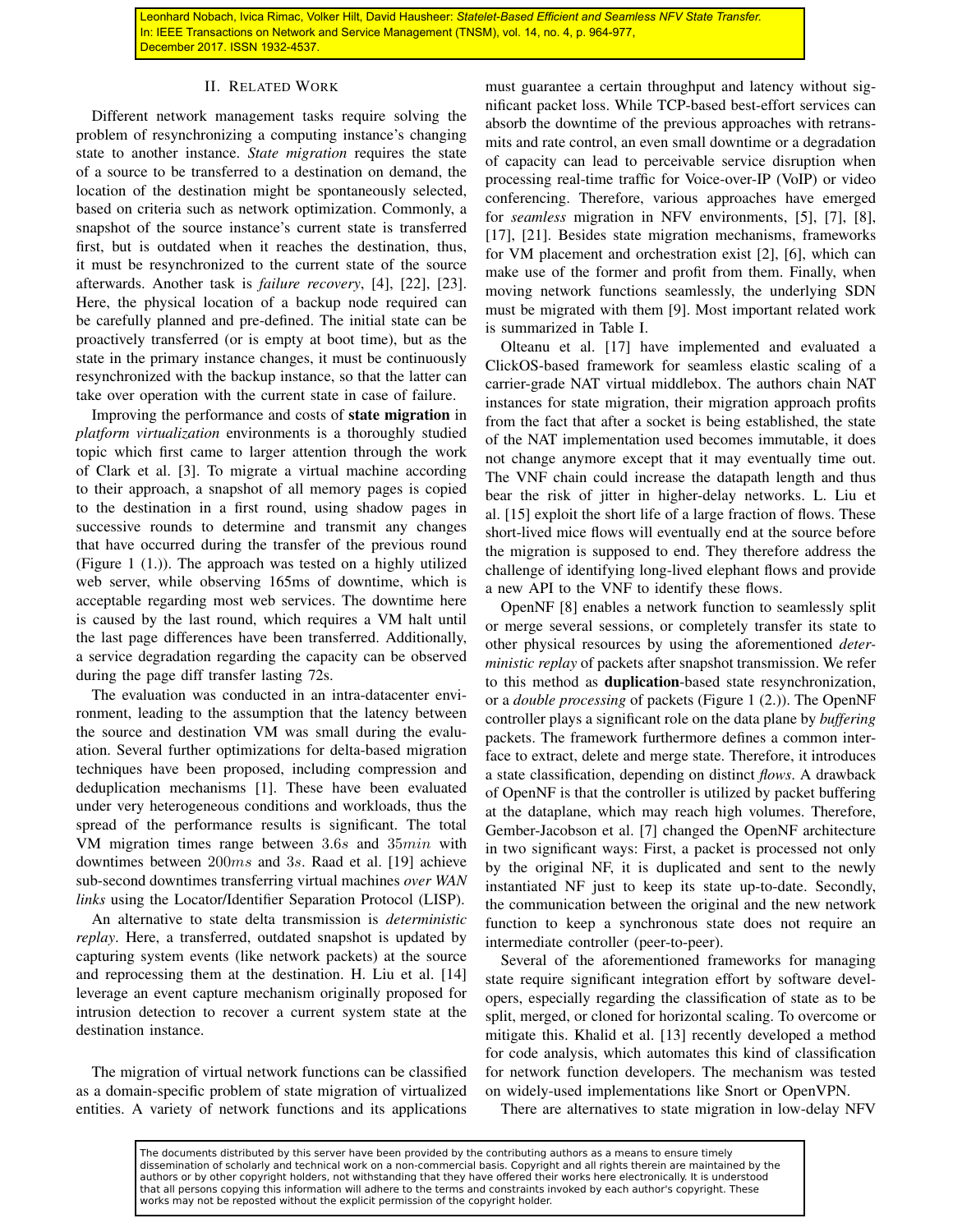|                                         | Per-flow SDN rules         | Gen./Spec.   | Ctrl. in       | State Sync Info   |
|-----------------------------------------|----------------------------|--------------|----------------|-------------------|
|                                         |                            |              | Datapath       |                   |
| VM Live Migration [3]                   | No SDN (L2 Gratuitous ARP) | Generic      | No             | Memory page diff  |
| Split/Merge [21]                        | Yes                        | Generic      | Yes            | <b>Flow State</b> |
| Scalable CGN [17]                       | No                         | NAT-specific | N <sub>0</sub> | NAT Information   |
| OpenNF $[8]$                            | Not required (flowspace)   | Generic      | Yes            | Packet            |
| P <sub>2P</sub> -Open <sub>NF</sub> [7] | Not required (flowspace)   | Generic      | No             | Packet            |
| <b>SliM</b>                             | No                         | Generic      | No             | <b>Statelet</b>   |

TABLE I OVERVIEW OVER RELATED WORK

environments. Kablan et al. [11] suggest to use RAMClouds to share all state between VNF instances, avoiding the necessity of state migration. Other approaches suggest distributed state management [18], for example based on distributed hash tables (DHTs).

A use case of software-defined networks (SDNs) is to flexibly interconnect VNFs, for example in service chains. This is relevant, as when moving groups of network functions seamlessly, the underlying SDN must be migrated with them. Ghorbani et al. [9] propose an architecture to seamlessly move an underlying SDN, while minimizing the impact of congestions. Their claims are proven analytically, followed by a testbed evaluation.

Failure recovery mechanisms share commonalities with the aforementioned instance migration. The Remus [4] framework executes speculatively until a checkpoint has been reached, transfers memory deltas (Clark et al. [3]), and releases outgoing Tx packets held in a queue only after acknowledgement of the state update from the backup instance. Remus is evidently suitable for TCP flows, but likely not for delay-sensitive NFs in today's networks, as the periodic release of queued packets (at checkpoints every 25ms) may result in unacceptable delay and jitter effects, which could be aggravated by a WAN-delayed acknowledgement from the backup unit.

Mechanisms like FTMB [22] have been designed especially for NF failure recovery. Similar to Split/Merge [21], Rajagopalan et al. [20] exploit per-flow states to replicate a VNF's state step-by-step. Their approach achieves a significant cost reduction regarding state synchronization. However, besides the per-flow-state requirement, it requires frequent SDN controller interaction on the dataplane, depending on the number of flows.

## III. APPROACH

In duplication-based mechanisms [7], [8], the traffic used for double-processing does not directly have an impact on the critical path of the application delay. Nevertheless, the bandwidth required for state transfers remains a significant cost factor. For example, a VNF may be required to be seamlessly transferred between datacenters, or from a datacenter to an enterprise site. Here, the double-processing traffic's path might often share a common physical link with the dataplane, which creates a bottleneck: the synchronization traffic competes with dataplane ingress traffic. State migration time will approach infinity as



Fig. 1. Comparison of different approaches for state synchronization. 1. VM live migration (last round) [3], 2. OpenNF with peer-to-peer transfer [7], 3. Statelet-based transfer (our approach).

less and less bandwidth is available, and if available bandwidth is exhausted, migration will completely fail, assuming that dataplane traffic must not be dropped. Furthermore, as the amount of duplication traffic must also be buffered at the destination until VM startup, it has a negative impact on buffer memory consumption, and aggravates the risk of overflow.

The problem of insufficient bandwidth capacity also applies to traditional, transparent VM live migration techniques [1]: In order to achieve minimum or no downtime, the number of iterative rounds must be set to a high value. Besides taking a long time consuming a significant amount of bandwidth, the mechanism will probably never converge with an absence of dirty pages, since the network-intensive workload changes the memory on every incoming packet (like packet buffers or counters).

Due to the aforementioned appraisal that many network functions require only a small amount of information in every packet to update their state, like header fields [2], the idea is to identify this information with the help of the specific VNF application. Therefore, one of the contributions in this paper is the introduction of a novel interface for this task.

The approach assumes an NF which changes its state deterministically based on incoming packets. For every incoming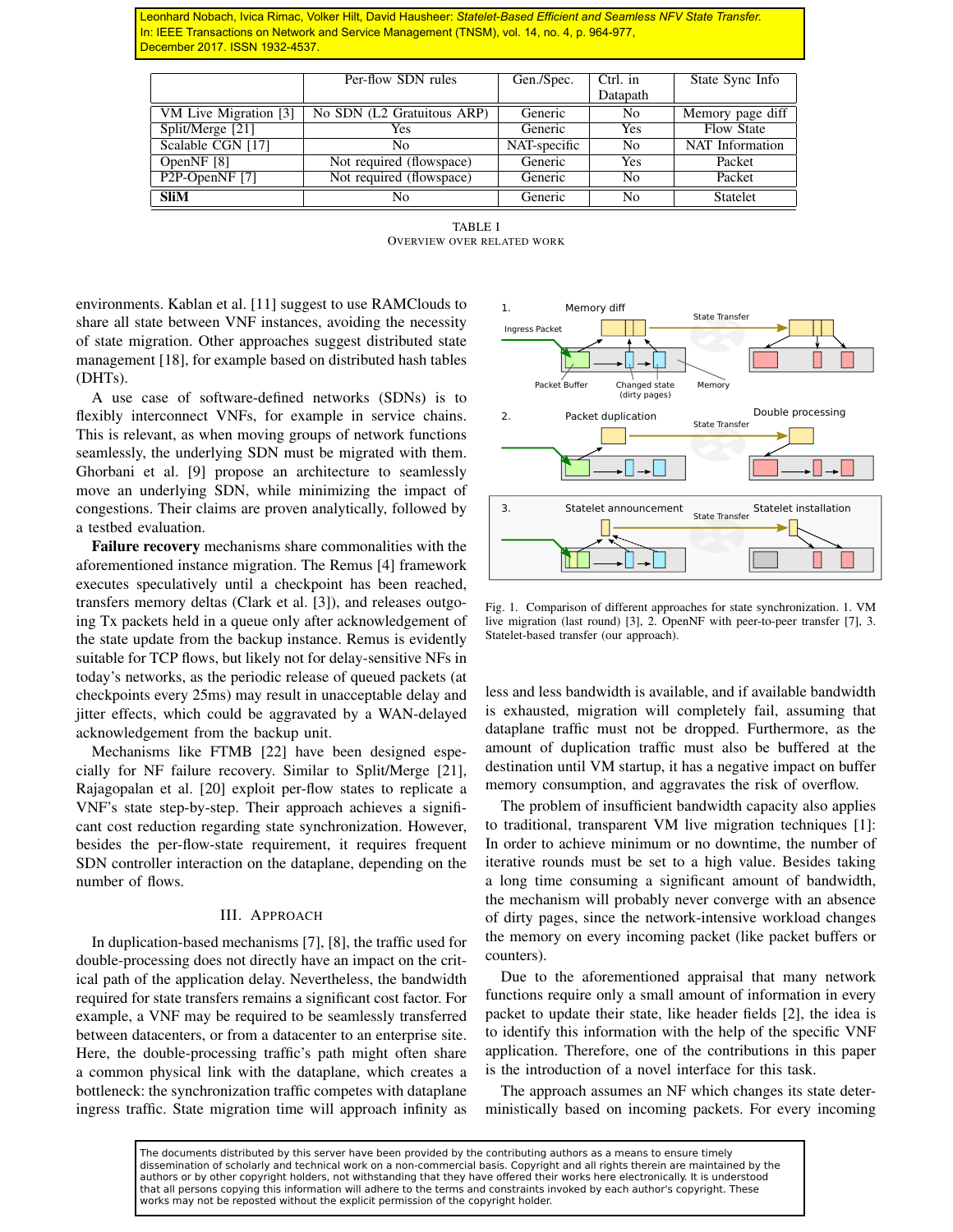packet, the NF is able to actively pass all information it requires for internal state modification in a compact representation to an interface, referred to as a statelet. Furthermore, another VNF instance of the same type is able to change its internal state accordingly, based on an incoming statelet.

Compared to previous work proposing memory page diffs [3], which may contain large structures changed after every packet entering, or proposing duplication of whole packets with possible information irrelevant for state synchronization [7], [8], statelets are expected to produce less traffic (see Section V for details). Figure 1 compares different previous approaches with the statelet approach.

A statelet can be seen as a set of information *defining* the new state together with the previous state. For a formal definition, consider a current state  $s \in S$  of a VM, and a packet  $p \in P$  entering. Let the next state be defined with  $s' = f(s, p)$ . The task for a NF developer to make use of the statelet approach is to also define a function  $g: S \times P \to L$  which returns<sup>2</sup> a statelet  $l \in L$ , and a function  $h: S \times L \rightarrow S$  which installs the statelet at the destination, so that  $\forall s, p : f(s, p) = h(s, g(s, p))$ . For the statelet approach to be effective, the total information carried in statelets should be much smaller than in packets, i.e.  $|L| \ll |P|$ .

More specifically from an interface perspective, a statelet is assumed in the following as a variable-length byte vector. A statelet can be empty (only announcing a packet event, for example to increase packet counters)<sup>3</sup>, or can be omitted (no information about a packet event required, no relevant state change). On the examples of several VNF types, we show how VNFs can make use of statelets (Table II):

- Network Address Translation: Besides translating and forwarding packets, the NF must maintain entries in a NAT table with the respective fields for mapping incoming and outgoing packets to translated connections. Commonly, a NAT creates an entry in this table upon a socket's first packet. A very simple NAT gateway only announces a statelet upon creation of a new NAT table entry (and whenever it is explicitly closed, e.g. due to a FIN packet, if available). The resulting statelet for entry creation just contains the source address/port and the destination address/port (12 bytes with IPv4). A more elaborate NAT function also gathers statistics like packet and byte counters, which require the corresponding information to be transferred as a statelet for every incoming packet, however still only comprising several bytes.
- Signature-based Intrusion Detection: A very basic intrusion prevention mechanism would just drop packets upon finding a signature, thus operating stateless. However, it is commonly required to look into the packet history to identify repeated attacks, for example SSH or HTTP dictionary attacks. Thus, a statelet is produced for any information that might be required to identify

attacks in the future, like information about relevant login attempts and the origin address of dictionary attacks.

• VPN Concentrator: This NF generates various statelets during a user's connection establishment, announcing the current state of the authentication procedure for this user. For authenticated clients, any change of cryptographic state, like sequence numbers, AES keys, or rekeying events and corresponding information, is announced with a statelet.

We prove that a statelet is never required to exceed the packet size to make a consistent state update: If a statelet is larger than the packet which has triggered it, it must contain (1) redundancy, as per our previous assumption state change is only based on information in incoming packets, and/or (2) information about state which was not changed by the entering packet (which becomes redundant at the destination already having this information). Finally, in the extreme case that the redundancy can only be removed with larger computational overhead leading to degraded dataplane performance, the mechanism can fall back to transferring the packet as the statelet like in duplication-based approaches. This infers that the costs of duplication-based mechanisms constitute an upper bound for statelet-based ones.

The statelet announcement is an additional step in the dataplane process, so it is necessary to ensure that the overall dataplane performance is not significantly degraded. We will argue in the following why the concept of statelets only has a very small impact on VNF performance: First, the announcement can be (and should be) implemented as an asynchronous call. In our implementation, the dataplane is only required to point to allocated memory in order to announce a statelet, before continuing with normal dataplane operation, while any other operation on the statelets may be conducted by an outof-band thread (Section VI). Secondly, statelet announcement is necessary only during a short period of the migration process. Therefore, the NF's dataplane thread checks a flag upd\_enable, and announces statelets only if the flag is set.

The introduction of a new interface also means an integration effort for developers, however, many approaches suggest state-aware network functions to allow for not only state transfer, but also seamless horizontal scaling [7], [8], which require the integration of novel APIs. Statelet announcement may also become a part of a future API unifying several state management features towards elastic VNFs [12]. Finally, code analysis techniques [13] may not only be used for state classification towards split/merge operations, but could also be applied to identify information in a packet required for generating a statelet in existing NF implementations.

## IV. SYSTEM MODEL

In this section, a model of a generic framework for VNF migration is proposed and described, which exploits the use of the statelet approach introduced in the last chapter. In our model, several hardware nodes with a *hypervisor* managing virtualized computing resources are given, which are

<sup>2</sup>Statelet omission (unchanged state) is not modeled here for brevity. 3 In our implementation, the statelet also has a two-byte *type id*.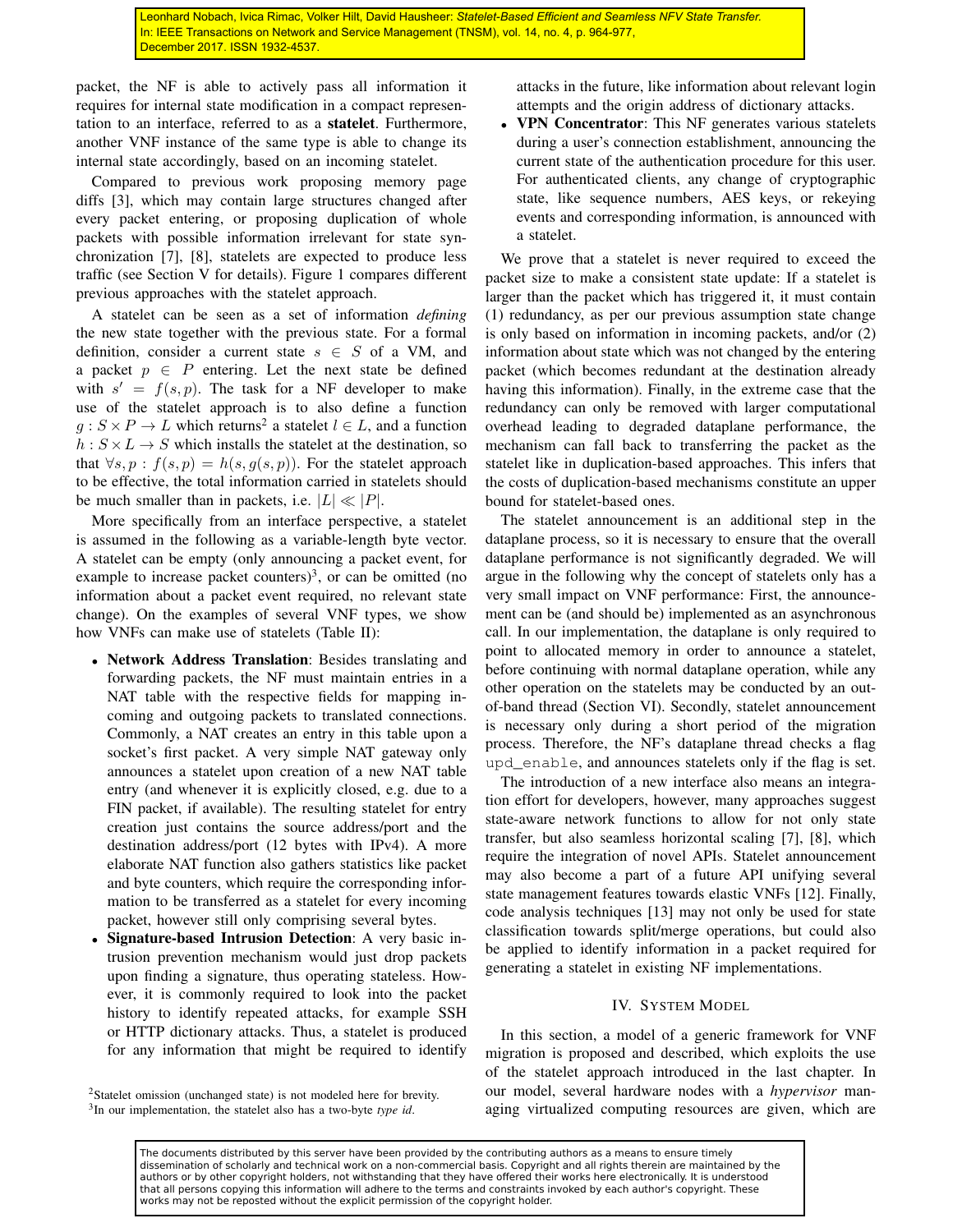| VNF Type               | Example Behavior                                                                                                                      | Example Workload                                                                                                            | Statelet $size(s)$                                                                                                                                                                                        | Relative<br>statelet<br>flow<br>size $\sigma^*$ |
|------------------------|---------------------------------------------------------------------------------------------------------------------------------------|-----------------------------------------------------------------------------------------------------------------------------|-----------------------------------------------------------------------------------------------------------------------------------------------------------------------------------------------------------|-------------------------------------------------|
| <b>NAT</b>             | Maintains a NAT ta-<br>ble, an ARP table, and<br>counters for keeping<br>track of the internal<br>hosts' traffic.                     | Every 15th workload<br>packet<br>opens<br>a<br>new socket. ARP<br>requests<br>are<br>not<br>required<br>(steady)<br>state). | $\bullet$ 12+18 bytes for every new NAT socket<br>• 10 bytes for every new ARP table entry<br>• 12 bytes for every workload packet<br>(counters)                                                          | 0,025                                           |
| Intrusion<br>Detection | Tracks TCP/UDP flows<br>for suspicious content,<br>fully captures suspi-<br>cious packets.                                            | Multiple TCP/UDP<br>flows, 5% of packets<br>are suspicious.                                                                 | • 20 bytes to track the current flow's ses-<br>sion for every non-suspicious packet,<br>• Entire content $(512 \text{ bytes})$ for every sus-<br>picious packet                                           | 0,057                                           |
| <b>VPN Session</b>     | Works in AES-CBC<br>(Cipher Block Chain-<br>ing) mode, 256 bits<br>block size. Uses coun-<br>ters to keep track of<br>packet numbers. | Session data only.                                                                                                          | For every packet:<br>• 4 bytes for the current session identifier<br>• 32 bytes for the ciphertext of the packet's<br>last block (decryption and encryption)<br>12 bytes for counters (bytes and packets) | 0,093                                           |

\* Assuming a mean packet size of 512 bytes, see Section V

TABLE II

EXAMPLES OF NETWORK FUNCTIONS, WORKLOADS, AND THE CORRESPONDING STATELETS

connected by a flexible software-defined network (SDN) with limited capacity and significant delay.

The nodes and network are managed by a logically centralized controller, which is also in charge of coordinating the migration process. The problem of if, when, and where to place a VNF is out of scope, but has been investigated in previous work [2], [6]. The controller is restricted to *control* traffic, it is not involved in any data traffic, including packet buffering. This makes the controller's bandwidth requirements independent from the VNF load, thus relieves it from the necessity to scale depending on the latter.

In the following, we assume that a migration is about to be conducted from a source (*srcInst*) to a destination instance (*dstInst*). Furthermore, we separate between complete and partial VNF migration. The latter will leave *dstInst* with handling only a *part* of the traffic that has been formerly processed by *srcInst*. Complete migration is desired to perform resource optimization or maintenance tasks, partial migration by scale-out mechanisms which need to "split" a VNF by redistributing a part of the traffic only. The mechanism for seamless state transfer as proposed in our work can be used for partial migration and full migration (see Section IV-D). In the remainder of the paper we focus on full migration.

Last, we assume that VM state snapshots can be taken locally at the nodes, and can be installed on destination nodes currently not in dataplane operation. A snapshot should exactly contain the VNF's state at the moment of triggering it. The process may need time, but there must not be VM halts longer than an accepted jitter tolerance (depending on the application). Thus, a mechanism is required allowing the VNF to operate without any service disruption while the snapshot is taken, and to guarantee that the snapshot is consistent at snapshot start. These mechanisms are known as *isolated* *snapshots* or *redirect-on-write* (see Section VI-B).

A possible approach is to consult shadow page tables on the hypervisor [3], which has the advantage that the snapshot creation is transparent to the guest VM. Alternatively, like in our proof-of-concept implementation (see Section VI), the snapshot can also be actively prepared by the VNF's software itself, allowing a freshly booted application instance to recover from it. This enables the VNF to select necessary parts of the dataplane state, but avoids state not necessary for taking up the dataplane operation at the destination.

## *A. Architecture*



Fig. 2. Architecture overview, 2 interfaces

In the proposed abstraction (Figure 2), the VNF has one or multiple full-duplex network interfaces, and we instantiate several resources for each of them: two unidirectional dataplane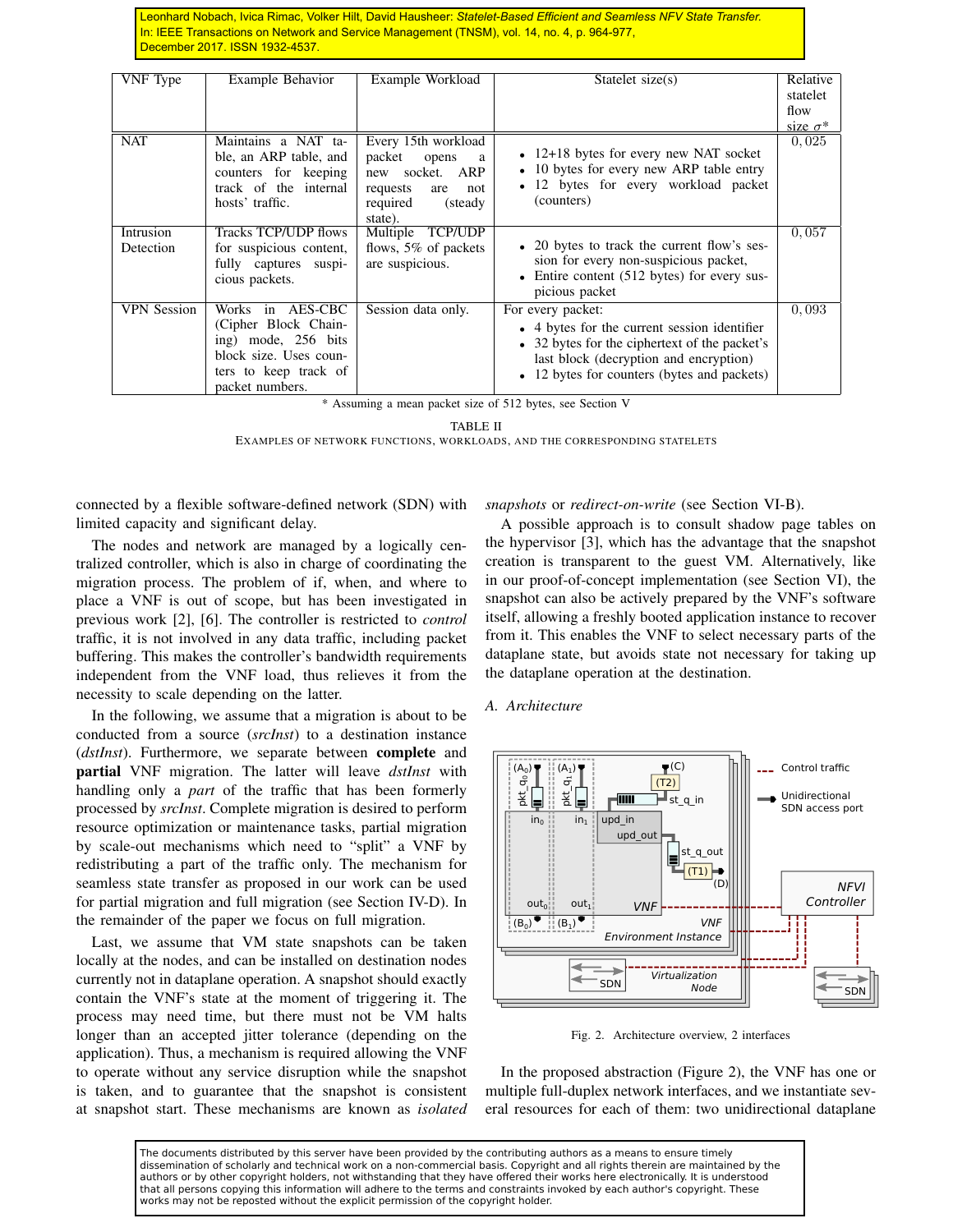interfaces in and out, and a packet queue pkt\_q (dashed rectangles)<sup>4</sup>. The statelet interfaces upd\_in and upd\_out are novel in this abstraction. They are not required to be network interfaces, they may as well be implemented using functions to pass statelets in the form of variable-length byte vectors (without addressing etc.), however they should operate in order and without risk of data loss.

State migration functionality is provided by the VNF Environment Instance (VEI), handling control tasks and providing status updates to the NFVI controller. The VEI maintains three queues: pkt\_q, st\_q\_out and st\_q\_in. In all cases, pkt\_q is directly attached to *in*. pkt\_q buffers network packets to guarantee in-order processing during switchover (only for a short round-trip time),  $st_q$  out and  $st_q$  in buffer statelets. The ends of the queues not facing towards the VNF, as well as the out port (Figure 2, A-D), are flexibly assigned via the SDN, as described in the following. In the initial and final state of a migration, the SDN delivers all VNF dataplane traffic to  $\beta$ kt\_q, while taking the processed traffic from out to its destination. The ports of  $st_q$  in and  $st_q$  out (C and D) are unused in the initial configuration.

Whenever a flag upd\_enable is set, the VNF prepares statelets upon incoming packets as discussed in Section III, and passes them them to upd\_out. A VNF instance receiving this vector via upd\_in applies the respective changes to its internal state, but does no further action (like sending packets out).

## *B. State Migration Procedure*



Fig. 3. Datapath during migration process before traffic redirect.

Figure 3 depicts the components in the datapath of the state migration before the traffic redirect to  $\text{distInst}$  takes place. The following steps are conducted, some of them concurrently, for example if threads are opened for parallel execution.

1) The controller prepares dstInst on the destination hypervisor. The destination VEI does not have any state yet, and is not connected to any datapath. At dst Inst, st\_q\_in

<sup>4</sup>In the following, we simplify the process description and depict only one network interface.

and pkt\_q are set into a mode where they only enqueue statelets, but do not dequeue and pass them to the VNF application for processing.

2) srcInst then connects to the freshly prepared dstInst using a reliable, connection-oriented protocol like TCP to send two data streams. srcInst then sets the upd\_enable flag, and immediately opens a statelet dequeue thread and a snapshotting thread:

2.1) The statelet dequeue thread (T1) continuously waits for new statelets on st\_q\_out (which are now continuously generated by the VNF dataplane) and sends them out on the statelet stream. The dequeuing continues until explicitly interrupted in the following steps.

2.2) The snapshotting thread serializes the VNF's state, and sends it over the snapshot stream. The thread closes the snapshot stream afterwards, before closing itself.

Simultaneously, dstInst opens two threads upon connection attempt of srcInst, a statelet enqueue thread (T2) and a *synchronization* thread:

2.3) The statelet enqueue thread enqueues the byte vectors received over the statelet stream in  $st$  q in. As no dequeuing takes place yet, the size of  $st_q$  in increases (statelets are buffered at the destination).

2.4) The synchronization thread receives the snapshot over the stream, and installs it for dstInst. Then, it immediately starts to dequeue statelets from  $st_q$  in, and applies the respective changes to the snapshot. If the thread notices that st\_q\_in has reached an underrun of  $d$  statelets for the first time, it sends a *redirect* message to the controller. In our implementation,  $d$  was set to 0, thus the message is sent whenever the queue is empty for the first time after dequeueing start. If the statelet stream has been closed and  $st_q$  in is empty, the dataplane of dstInst is activated by letting the dataplane continuously dequeue and process packets in pkt\_q. In the latter queue, packets will have arrived after switchover, and wait during the drain-packet round-trip in order to be processed after the last statelet. In this case, the migration has finished from the perspective of dstInst.



Fig. 4. Datapath during migration process after traffic redirect.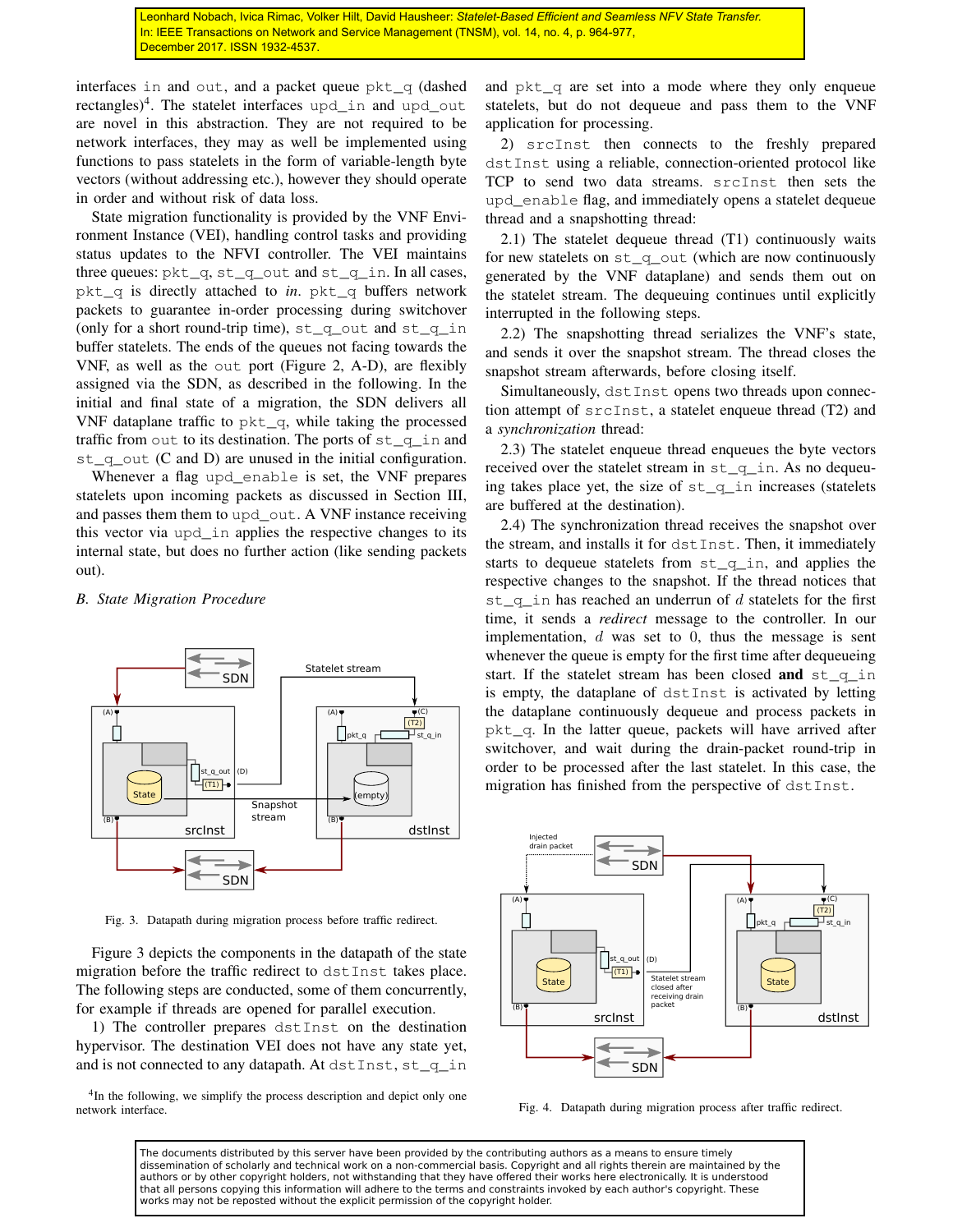3) Upon receiving the redirect message (Figure 4), the controller redirects the ingress flow of srcInst's dataplane input to the one of  $\mathtt{dstInst}^5$ . dstInst cannot yet start with the dataplane operation, as there could still be some statelets from srcInst underway.

To ensure srcInst has completed all dataplane operations, and to guarantee in-order delivery, a special *drain packet* is now injected by the SDN controller on the datapath where the switchover was made, but towards srcInst. If the network prioritizes packets, it has the lowest priority used on the datapath to srcInst. The drain packet is sent as an indicator that likely there will be no additional packets on the former path to srcInst. Upon receiving this packet, srcInst flushes st\_q\_out and closes the statelet stream (the latter causes the synchronization thread of dstInst to start the dataplane). Here, the migration has finished from the perspective of srcInst.

### *C. Mutual Exclusion*

Except in the case of making a snapshot at srcInst which requires isolated snapshotting (Section VI-B), the process ensures mutual exclusion between dataplane and synchronization operations on the state. At *srcInst*, statelets are quickly written to  $st_q$ *out* before continuing dataplane operation, so that the statelet dequeue thread can process them from the buffer without any further interaction with the dataplane. At dstInst, the first operation is the installation of the snapshot before any buffered statelets are applied to it. Similarly, the pkt\_q is drained only after the statelet stream has been closed and *st\_q\_in* has been drained, thus the last statelets have been installed before dataplane operation continues at *dstInst*.

### *D. Extending to partial state migration*

In the last section, a complete state transfer to a destination VNF was described. For seamless scale-out/in operations, a *partial* state migration might be desired which offloads parts of a VNF's instance's workload to another instance (split), or combine the workload on a single instance (merge). Traffic control for split and merge was handled in previous work [8]. Given that the VNF is able to define a pattern by which the flowspace can be split, as well as the corresponding state, this section extends the full state migration scheme to allow partial migration of a VNF's state, which allows to use it for split and merge operations.

First, the source VM omits state that does not need to be transferred to dstInst during snapshot serialization. Secondly, statelets are only announced if they are required for the state which has been included in the serialized snapshot. Thirdly, the SDN controller redirects only relevant flows to the destination instance. Finally, upon receiving the drain packet, the source instance does not stop the dataplane operation. <sup>6</sup>

<sup>5</sup>To minimize packet loss during the redirect operation, flows can be prepared in a previous step, so that only a single *switchover* operation is needed on one forwarding device.

<sup>6</sup>For example, when iterating a hashtable for snapshotting, every odd IP address is skipped, only statelets for odd addresses are announced, and the SDN controller applies a wildcard bit mask to redirect only odd IP addresses.

While a state migration for an instance split only requires minimum modifications to the *complete* migration method, a merge is challenged by the operational dataplane of dst Inst, which must not be interrupted. The first problem is that the snapshot must be merged with the operational state of the destination, furthermore, mutual exclusion between statelet installation and the dataplane must be ensured. Therefore, data structures which support split and merge must be used, in the sense that a memory structure in the snapshot transferred does not interfere with a structure used by the current dataplane of the destination instance during merge.

We therefore propose the following solution: If a source instance responsible for flowspace A (e.g. odd IP addresses only) shall be merged with a destination instance responsible for flowspace B (e.g. even addresses), the snapshot data structures (e.g. the hashtables) are not merged along with the VNF instances. Instead, the snapshot of the source is written to a separate memory region of the destination, and the subsequent statelets are installed here, as well. When the dataplane of the destination instance eventually takes over operation for the source instance's datapath (after the statelet stream closes), the dataplane selects the structure to use based on the flowspace description, ingress packets of flowspace B are processed on the destination instance's original data structure, while packets from flowspace A operate on the received and updated snapshot. The proposed mechanism only has minor impact on dataplane performance, as it requires one additional match operation only.





Fig. 5. Flow and physical link model of an infrastructure for a state migration.

In this section, the problem of state migration in NFV environments with restricted bandwidth capacity, which was motivated in the introduction, is quantified. Therefore, a flow and physical-link model is applied to the model of the state migration mechanism we have described in Section IV. Besides supporting problem motivation, the goal of this section is to allow assessing of requirements and properties on state migration mechanisms in a network with specific physical properties. The analysis in this section puts a focus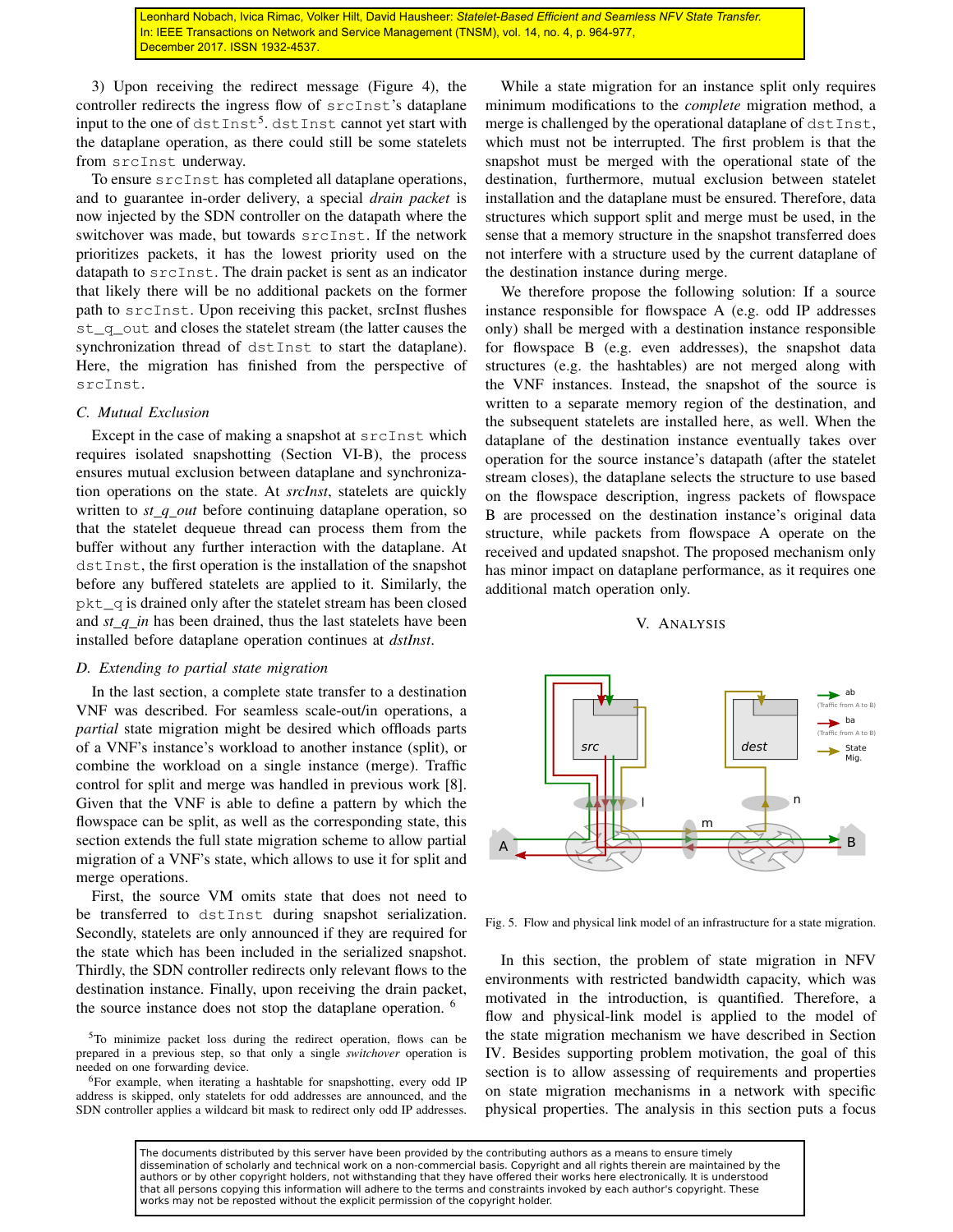on interdependencies of *migration completion time*, *bandwidth usage*, and the *statelet factor* required to successfully complete the migration in finite time.

For any data stream being handled by an NF in any time interval, the **statelet factor**  $\sigma$  is defined in the following as the ratio of the average statelet traffic volume caused by the packets of the stream and the average volume of the packets themselves. For example, if a stream consists of 500 byte packets only, and the size of the statelets generated is 50 bytes per packet in average,  $\sigma$  is 0.1. A stream with  $\sigma = 1$  corresponds to the performance of duplication-based mechanisms. Examples for statelets are shown in Table II.

Figure 5 depicts the model of a generic NF inside bidirectional traffic between A and B. The NF is about to be moved from *src* to *dest* over a common datapath which is shared with the traffic between A and B. This especially happens when moving an NF between datacenters: Instead of having a dedicated, strong link between *src* and *dest* for state transfer, here, the inter-datacenter WAN link may become the bottleneck. Even more restricted WAN links must be used by migrations to or from virtual customer premises equipment (vCPE).

For reducing complexity, the model neglects control traffic, WAN delay including WAN-related queueing delay, and the effect of TCP flow control mechanisms. The model assumes that if packet loss occurs caused by exceeded bandwidth requirements, the service becomes unstable and cannot be fulfilled. The bandwidth of internal interfaces between the hypervisor and its VMs (PCI and memory buses) are also assumed much larger than the inter-VM links. However, the aforementioned parameters neglected in this model are taken into account in the evaluation in Section VII.

The model assumes three full-duplex physical paths, *l*, *m* and *n*. *l* is the common sub-path of the paths  $src, A)$  and (src, B) (depicted in Figure 5). *m* is the common sub-path of the paths  $src, dest)$  and  $(A, B)$ , while *n* is the common subpath of the paths  $(dest, A)$  and  $(dest, B)$ . On these physical links, several flows are established: *ab* (user traffic from A to B), *ba* (user traffic from B to A) and a state migration flow from src to dest (in the model, a reverse ACK path is neglected.).

In the following,  $C_{\langle link \rangle}$  returns the total available capacity of the physical path of  $\langle \text{link} \rangle$ .  $F_{ab}$  or  $F_{ba}$  return the current bandwidth consumption of the flows ab or ba. Based on these definitions, Equation 1 defines the remaining bandwidth capacity available for state transfer between src and dst.

$$
C_{rem} = \min\{C_l - F_{ab} - F_{ba}, C_m - F_{ab}, C_n\} \tag{1}
$$

In the system model, the packets are immediately sent to and held by the destination hypervisor until the state snapshot is established at the destination.  $T_{all}$  is comprised of the time for snapshotting, the time required to transfer the state over the remaining bandwidth, and the time taking over the dataplane operation at *dest*.  $T_B$  is the combined local snapshotting time at *src* and installation time at *dest*. Finally, S is the snapshot size. The condition to be able to keep up with the state while transferring the snapshot is given in 2.

$$
\sigma \cdot (F_{ab} + F_{ba}) < C_{rem} \tag{2}
$$

As the buffer is populated at *dest* the time to transfer the snapshot over the remaining bandwidth while simultaneously transferring the statelets, the total migration time, is modeled with Equation 3.

$$
T_{all} = T_B + \frac{S}{C_{rem} - \sigma \cdot (F_{ab} + F_{ba})}
$$
(3)

To find out the maximum statelet factor accepted for given network and load parameters, Equation 4 can be used.

$$
\sigma < \frac{C_{rem} - \frac{S}{T_{all} - T_B}}{F_{ab} + F_{ba}} \tag{4}
$$

In Figure 6, the maximum allowed statelet factor is plotted on an example with  $C_m = 1000MBit/s$ , and the capacities of l and n set to  $10Gbit/s$ . The snapshot size was chosen with  $S = 20MB$ yte, local snapshotting/installation time  $T_B$  with 0.3s. The graph contains a curve each for different desired migration times  $t_{all}$ . At the points where the curves hit the X axis, the bandwidth is insufficient even to transfer the snapshot in the desired total migration time  $t_{all}$ . We can also observe that, compared to packet duplication ( $\sigma = 1$ ), the bandwidth utilization can almost be tripled with very small statelets, which confirms our testbed evaluation results.



Dataplane capacity in each direction ( $F_{ab}$ ,  $F_{ba}$ , Mbit/s)

Fig. 6. Analytical determination of the maximum allowed statelet factor which is required for a successful seamless migration of a VNF. Duplication corresponds to a statelet factor  $\sigma$  of 1. Note that the dependency between the total migration time  $T_{all}$  and the dataplane capacity is non-linear.

## *A. Impact of dataplane load on traditional VM migration*

Traditional memory-delta-based state resynchronization mechanisms [3], [4] are not seamless, they have a significant downtime during the last round of memory delta transfer (Section II, [1]). It is difficult to quantify the amount of invalidated memory, which depends on the type of NF and implementation details. However, it is possible to model a ring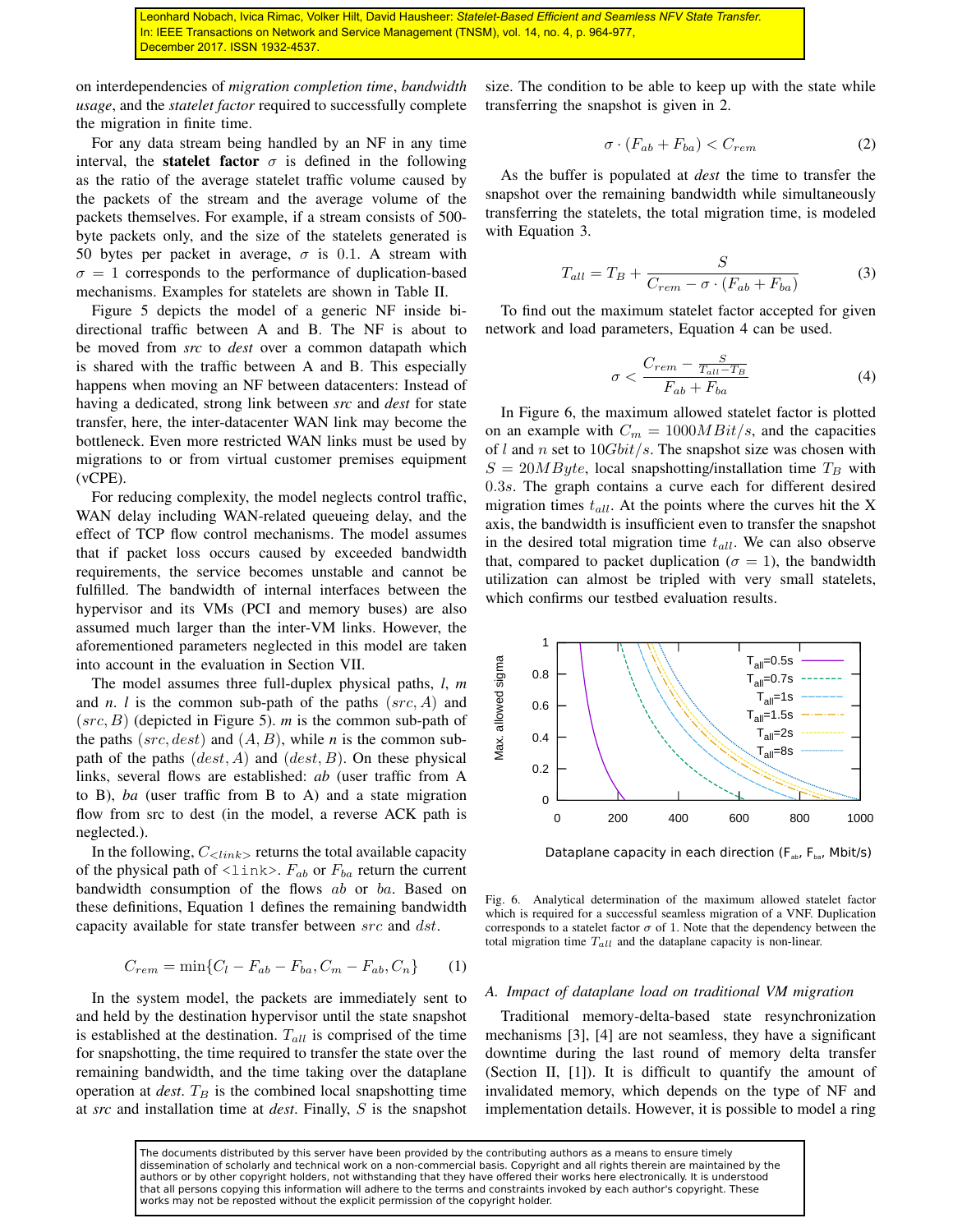buffer containing received packets, the least element a highperformance NF will have: Whenever a packet arrives, a part of the ring buffer having (at least) the size of the packet is dirtied. As ring buffers eventually wrap around and overwrite their last entries, not more memory than the size of the ring buffer can be dirtied in one round of delta transfers.

 $r_{DP}$  is the current dataplane load,  $r_c$  the capacity of the link.  $m_0$  is the initial snapshot size, the total memory of the VM. We determine the time to transfer memory dirtied in the last round  $m_i$  with  $t_i = \frac{m_i}{r_c - r_{DP}}$ . The memory which has dirtied and must be transferred in the next round is defined with  $m_{i+1} = min{r \cdot t_i, c_{mbuf} \cdot but fsz}$ . We set  $bufsz$  to  $1400 bytes$  and  $c_{mbuf} = 64K$ , like in our implementation.



Fig. 7. Numerical calculation of total migration times and last-round downtimes, based on an optimistic model of delta-based VM live migration.

Figure 7 shows the results of calculating 10 rounds of delta transfer for different dataplane utilization. At the top, the duration of the last round is depicted during which the VM is paused (Downtime). A variant with dataplane traffic switched off during the last round is also considered ( $r_{DP} = 0$ ), so that the link capacity is available solely for state transfer. We can observe a cut in the increasing downtime and total migration time at 500M, which is caused by the ring buffer wrapping around and overwriting already invalidated pages.

The model is optimistic and must be considered as a *lower bound* of downtime and duration. It ignores TCP slow start phases, control and protocol overhead, delay, signaling overhead, and CPU bottlenecks which would further decrease performance in a testbed evaluation. As SliM performs even better than the optimistic model, we did not conduct a testbed evaluation for comparison of delta-based migration with SliM.

#### VI. EVALUATION PLATFORM

Our SliM proof-of-concept implementation (Figure 8) has been designed for the KVM/QEMU/libvirt virtualization environment, but should be easily adaptable to other hypervisor technologies. The implementation is prepared to be integrated into OpenStack in the future, but uses a custom Python-based NFVI controller at this point in time. Every VNF has one or multiple dataplane interfaces, as well as one management interface. In our deployment, the latter is connected to a single subnet shared between all VNFs, while the dataplane interfaces are connected to an SDN-controlled domain.



Fig. 8. Software architecture of the proof-of-concept and evaluation implementation on a NFVI hypervisor.

The *Data Plane Development Kit (DPDK)*<sup>7</sup> is used for the dataplane interfaces in order to reduce kernel stack overhead and make use of accelerated features. The management interface operates on Linux kernel sockets for convenience. We chose to implement the VEI inside the VM, as the effort to implement a reliable VM/host interface can thus be avoided without any obvious drawback.

The VEI is loaded by the network function as a shared object (.so) library. It depends on DPDK for required datapath functionality, but passes the majority of DPDK's API up to the VNF, with some exceptions e.g. on  $lcore<sup>8</sup>$  assignment and burst reception/transmission. The VNF may obtain multiple lcores for its dataplane operation (as usual in DPDK), where statelets announced by any lcore to st\_q\_in are dequeued by a single dequeue thread. To offload the dataplane operation from overhead, the VEI just requires the dataplane to pass the pointer to the statelet with *slim notify statelet(...)*, which is enqueued on a rte\_ring instance before immediately returning.

#### *A. Statelet Stream*

The statelet dequeue thread takes the byte vectors and sends them over a TCP stream in a type-length-value (TLV) format, where the type is a VNF-specific identifier. The type and length fields (in bytes) of every statelet are each 2 bytes long, leading to a maximum statelet size of 65536 bytes.

As the statelet path is not time-critical until the stream is closed, statelets are buffered until the maximum segment size (MSS) of TCP has been reached. For example assuming a MSS of 1400 and 12-byte statelets (similar to our proof-of-concept VNF implementation, including the type), 100 statelets can be transferred with only one TCP segment. Compared to packet duplication, this additionally reduces overhead due to headers and inter-frame gaps, and offloads the intermediate path from switching small packets.

To offload the datapath from state migration overhead and to avoid jitter and peaks caused by it, the aforementioned work is handled in a separate thread both on the sender and receiver side. While snapshots can be simply serialized by

<sup>7</sup>http://dpdk.org

<sup>8</sup>Logical CPU cores for dataplane operation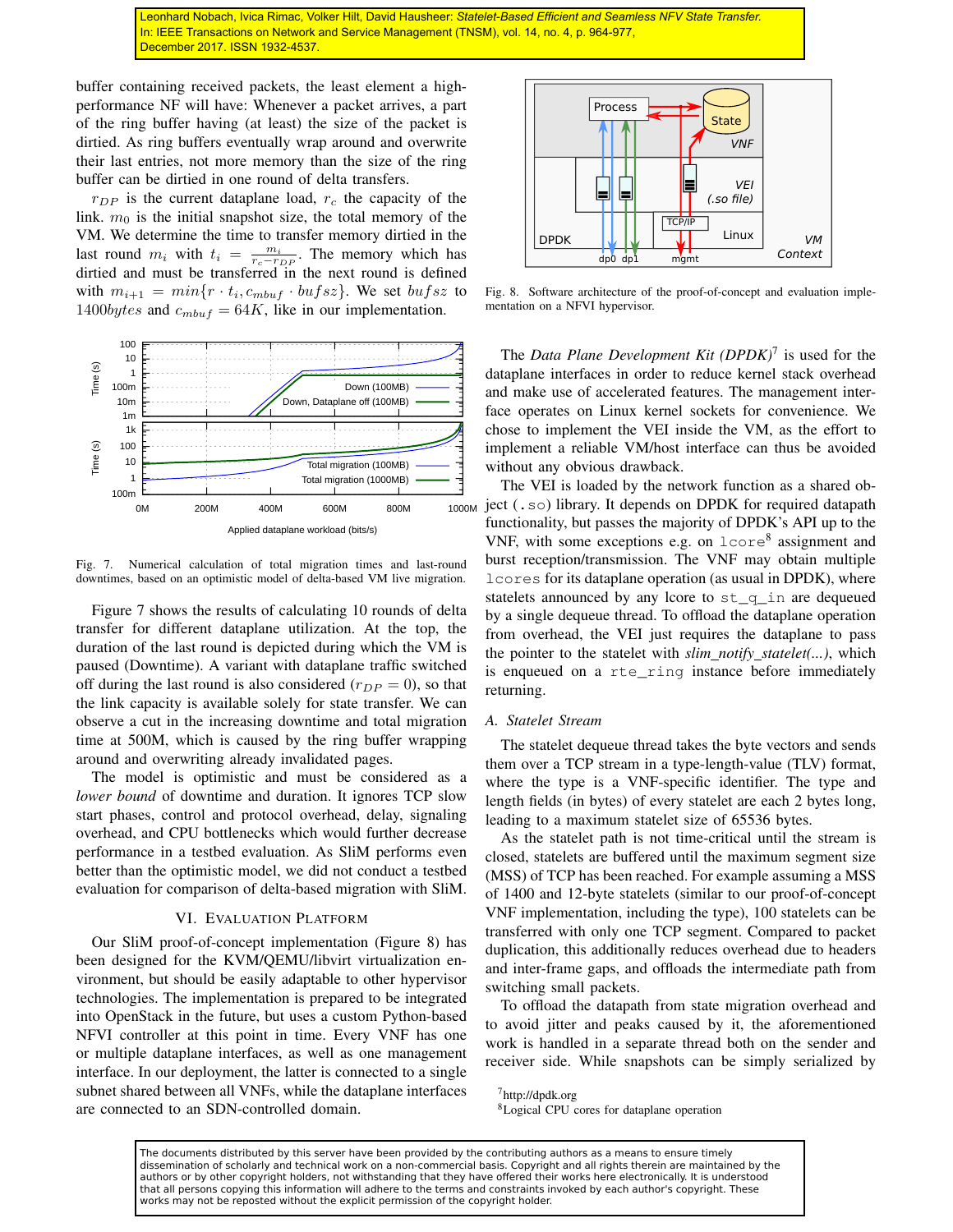another thread, statelet *announcements* must be conducted by the dataplane thread itself, however they immediately return after placing the statelet's pointer in a ring buffer, which is then further processed by a dequeuing thread. Currently, in our proof-of-concept implementation, the stream uses the Linux kernel TCP stack for convenience, however, implementations like mtcp [10] may be used for statelet transfer in future versions, providing even higher performance.

A possible extension to the statelet mechanism would be that if a packet overwrites the state change a previous packet has caused, the statelet of the previous packet, if still buffered at the source and waiting to be sent (e.g. in a maximum-sized TCP segment), could be discarded in the buffer. However, to the best of our knowledge, mapping a statelet to the ones that will be overwritten would require an API extension and additional processing power on the dataplane, and the expected traffic reduction might not justify it. To shrink the statelet stream's size close to a maximum extent in future implementations, run-length encoding (RLE) or stream compression formats like *gzip* could be used. A compression of the statelet stream should be effective, as the latter is supposed to have a low entropy, and does not directly affect dataplane performance as statelets are packet in a separate thread. Nevertheless, it should be carefully used in order not to deteriorate the statelet thread performance of SliM.

#### *B. Isolated Snapshots*

In Section IV, a mechanism to do *isolated snapshots* of the VNF state was assumed. Therefore, in the proposed implementation, we developed a lightweight, well-tested mechanism to make isolated snapshots of rte\_hash, a hashtable implementation in DPDK. If a snapshot must be taken, the hashtables can be *freezed*. When reading from the table, an argument is passed whether to read from the freezed or the most current state. Thus, snapshot serialization can use the freezed state not including subsequent write actions, while the dataplane can operate on the most current state.

The hash map maintains a struct with two values  $a$  and  $b$ for every key stored in it,  $key \implies (a, gen_a, b, gen_b)$ , where  $gen_a$  and  $gen_b$  are positive integer metadata values, referred to as *generations*. Additionally, a table-wide generation t exists, which is initially 0. On every *unfreeze*, which occurs after the shapshot has finished, t is increased by 1. The value m is  $t+1$ , if the table is currently freezed,  $m = t$  otherwise. Informally,  $m$  is always one ahead of t while the table is freezed, t catches up when unfreezing.

If an entry  $e$  is to be added, the value of the struct is initialized with  $k \implies (e, m, null, -1)$ . Whenever an entry is present and must be overwritten, the entry is written to either a or b, depending on which generation is smaller:  $k \implies (e, m, *^9, *)$ , if  $gen_a < gen_b$ , or  $k \implies (*, *, e, m)$ otherwise. If an entry is read, the value of either  $a$  or  $b$  is taken, depending on which value has the higher corresponding generation. However, only if we want to read from the freezed state for snapshotting, the value with the highest generation is taken *not exceeding* t. If such a value does not exist, the value is assumed as not present in the map. Finally, if an entry is to be deleted, the entry struct is completely removed if the table is not currently freezed. If the table is freezed, a new value is created containing *null*, non-isolated read actions therefore assume this value is not present.

The implementation supports multiple subsequent freezes and unfreezes, allowing to resume normal operation after a failed migration and retry it at a later point in time, or allowing for multiple split and merge operations in future implementations supporting partial migration. For entries deleted during a freeze, cleaning jobs must currently delete the backing structs after unfreeze, however, these can be placed in a queue during the freeze, so the cleanup processes are not required to iterate over the whole table. Finally, snapshot serialization can be conducted parallel to write actions, as no backing rte\_hash entries are deleted while in freezed state breaking the linked serialization list. The correct operation was verified in an extensive test case.

## *C. VNF Example Implementations*

For evaluation and proof of concept, a Network Address Translation (NAT) VNF was implemented. It uses two lcores for two duplex dataplane interfaces dedicated to the interior and exterior network, where packets from the interior to the exterior network are *masqueraded* behind the exterior IP address of the VNF. The network function supports ARP requesting/responding, and TCP/UDP NAT, but currently IP fragmentation and ICMP are unsupported. The VNF additionally keeps track of the interior network hosts' traffic volume by using counters.

The VNF's state is comprised of the NAT, ARP and counter table. If the VEI requests state updates, a statelet is generated for every new NAT socket created (18 bytes), for every new ARP table entry (10 bytes), and for every change of a host's packet counter (12 bytes), where the latter occurs on every data-plane packet processed. The counters are also used to detect out-of-order statelets or packets, which did not occur in the evaluation so far.

To demonstrate the feasibility of implementing other network functions with the SliM framework, we have also implemented a simple (non-standard) mobile packet gateway (PG) with DPDK and SliM. Every packet coming from the load generator is tagged with a 2-byte ID, resembling a mobile cell to which the sender, a mobile subscriber, is currently associated. Beneath the cell ID, it is also announced if the cell attempts to hand the user over to another cell. The gateway is required to tag every packet coming from the echoserver (the outside network) with the tag of the cell to which the mobile subscriber is currently associated, and therefore looks it up with the incoming packet's destination IP and port.

The challenge of the packet gateway NF, generating statelets for every handover (50 bytes), is to instantly tag packets from the exterior network with the new cell ID (thus redirecting

<sup>9</sup>The asterisk denotes that no change is made to this field.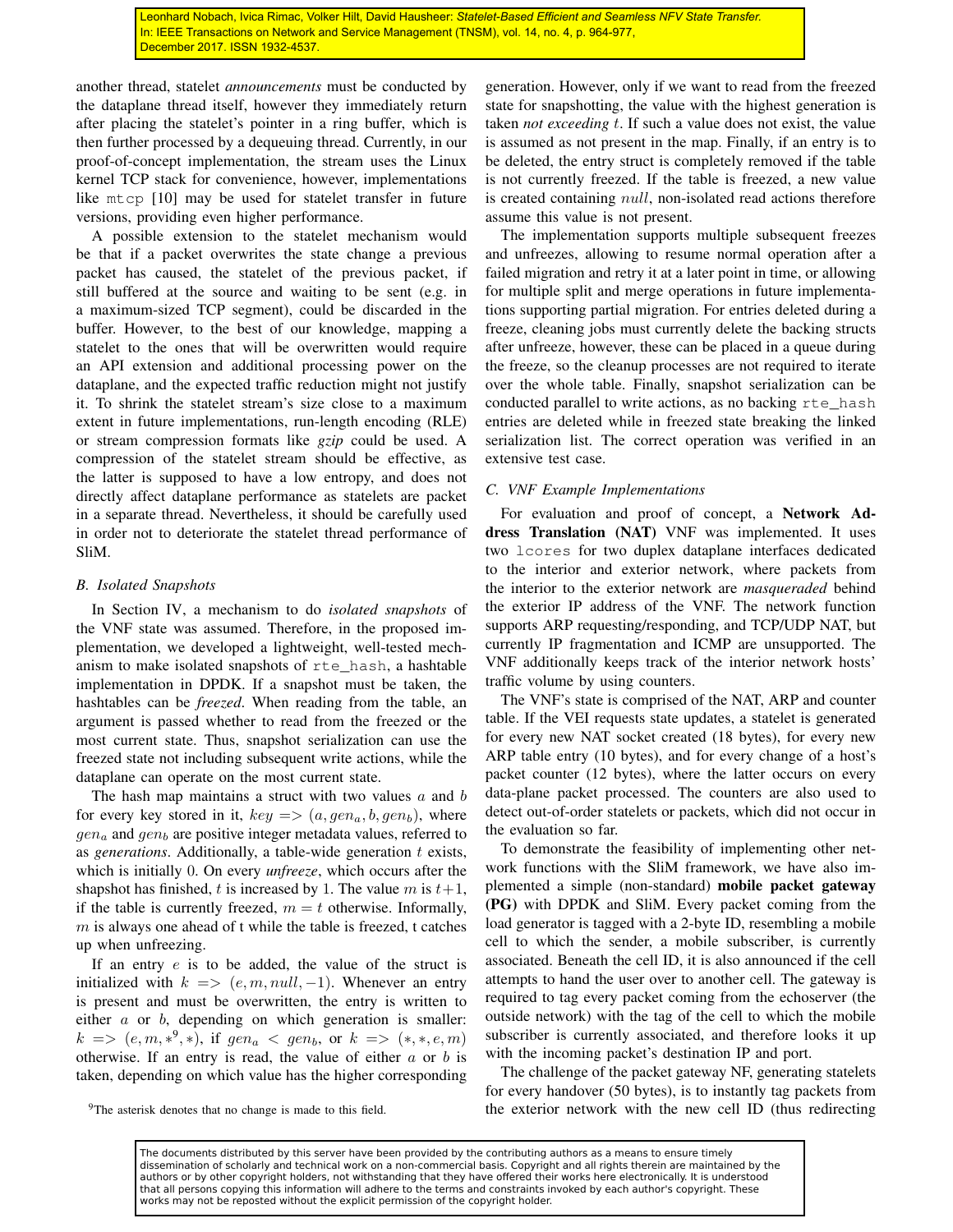them to the new cell) as soon as a handover is announced from the interior, even when a large number of handovers are conducted during state migration.



#### VII. EVALUATION

Fig. 9. Hardware and virtualization architecture used in the evaluation setup.

In this section, the evaluation setup is described, before the results of the proof-of-concept platform are presented and discussed. The evaluation is conducted on two PowerEdge R630 servers<sup>10</sup>, operating on Linux and as a Kernel-based Virtual Machine (KVM) hypervisor. The servers each comprise two CPU sockets with 10 physical cores on each socket. Figure 9 depicts the hardware and virtualization architecture used. Server 1 is equipped with two different dual-port network interfaces (NICs), a *Mellanox ConnectX-3 (mlx4)* and an *Intel 82599ES* card. Server 2 uses a single *Netronome NFP-4000* network processor (NPU) card with two 40GbE ports. Besides the two servers, an *Edge-Core AS5712-54x bare-metal* switch is involved in the experiment. The switch runs *Open Network Linux* and the *OpenFlow Dataplane Abstraction (OF-DPA)* layer<sup>11</sup> to be able to control its forwarding behavior in a flow-like abstraction. Although OF-DPA can be used via the OpenFlow protocol over the network, we decided to directly link against the layer with a C-based SliM forwarding agent running as a Linux application on the switch, to avoid delayed responses to dataplane events.

On Server 1, two VMs are set up, a VM combining a controller and load generator with dedicated access to the dual-port mlx4 NIC via PCI Passthrough (PCI-PT), and a second VM, the echoserver, having dedicated access to one of the Intel NIC's ports. Connected to PCI *virtual functions* spawned by the NFP-4000 NPU, Server 2 comprises both srcInst and dstInst. To establish a realistic simulation scenario however, if the instances communicate with each other, their whole traffic including management must traverse

the AS5712 hardware switch first as if they were placed on different machines. The aforementioned traversal of the interinstance traffic – like all traffic from or to the VNF instances under test – then involves metering and latency simulation like explained in the following.

Figure 10 schematically illustrates the flows used in the evaluation setup. A switched management VLAN (red) provides basic IP connectivity between both VNF instances and the controller. Furthermore, two dataplane paths,  $dpd$  and  $dp1$ are configured. Upon initialization of srcInst, all traffic originating from the load geneator's dp0 interface is forwarded to the respective interface of srcInst and vice versa (blue), like the traffic between the echoserver and srcInst's dp1 interface (green). To implement the switchover command of SliM, the two dataplane paths can be redirected by the AS5712 switch to the respective interfaces of dstInst.

SliM is supposed to be able to migrate for example between inter-datacenter links, thus the setup must consider the datapath to have a delay which is typical for this scenario. Therefore, an additional latency was set to 2.5ms with a DPDK-based *latency generator* NF<sup>12</sup> connected to the NPU. The latency, which is applied into both directions of all traffic from or to the VNFs, results in a round-trip time (RTT) of 10ms between the VNFs themselves, and in an RTT of 5ms between each VNF and the controller / load generator. This value approximately resembles the delays of typical intra-European datacenter links<sup>13</sup>.

The total traffic from or to each VNF instance under test is furthermore restricted by a *meter*, dropping packets above a rate of  $1Gbit/s$  (burst size  $20ms$ ) per each direction. Although the SliM VNF implementations have been successfully tested with much higher data rates, the target is to hereby investigate the effect of external bandwidth limitation described in the introduction. As stated in the introduction, the traffic prioritization strategy decides in an overload situation, whether a state migration over a shared link will try to keep up with the resynchronization process to the cost of migration time and possible migration success, or drop dataplane packets to succeed in a shorter or finite amount of time. In our evaluation, the shared bandwidth is provided to all flows on a *best-effort* basis, no traffic of any flow is prioritized. This configuration should ensure eventual success even in an overload situation, however to the cost of packet loss.

The evaluation uses the NAT and the PG VNF implementation introduced in Section VI-C. The experiment starts with an active srcInst at relative time s. dstInst is booted up quickly thereafter (inactive with no state), and at  $s+5$  sec, the state migration is triggered. Performance and traffic metrics are collected during  $[s, s+15 \, sec]$ . The measurement is conducted for every setup variant described, and for different loads. For every setup and load combination, the measurement was repeated 13 times to obtain results with a high confidence. For comparison, a *duplication-based* resynchronization *mode* was

<sup>10</sup>2x Intel(R) Xeon(R) CPU E5-2660 v3 @ 2.60GHz, 2x64GB RAM

<sup>11</sup>http://opennetlinux.org, https://github.com/Broadcom-Switch/of-dpa

<sup>12</sup>https://github.com/tudps/sloth-latency-gen/

<sup>13</sup>http://www.verizonenterprise.com/about/network/latency/, March 2017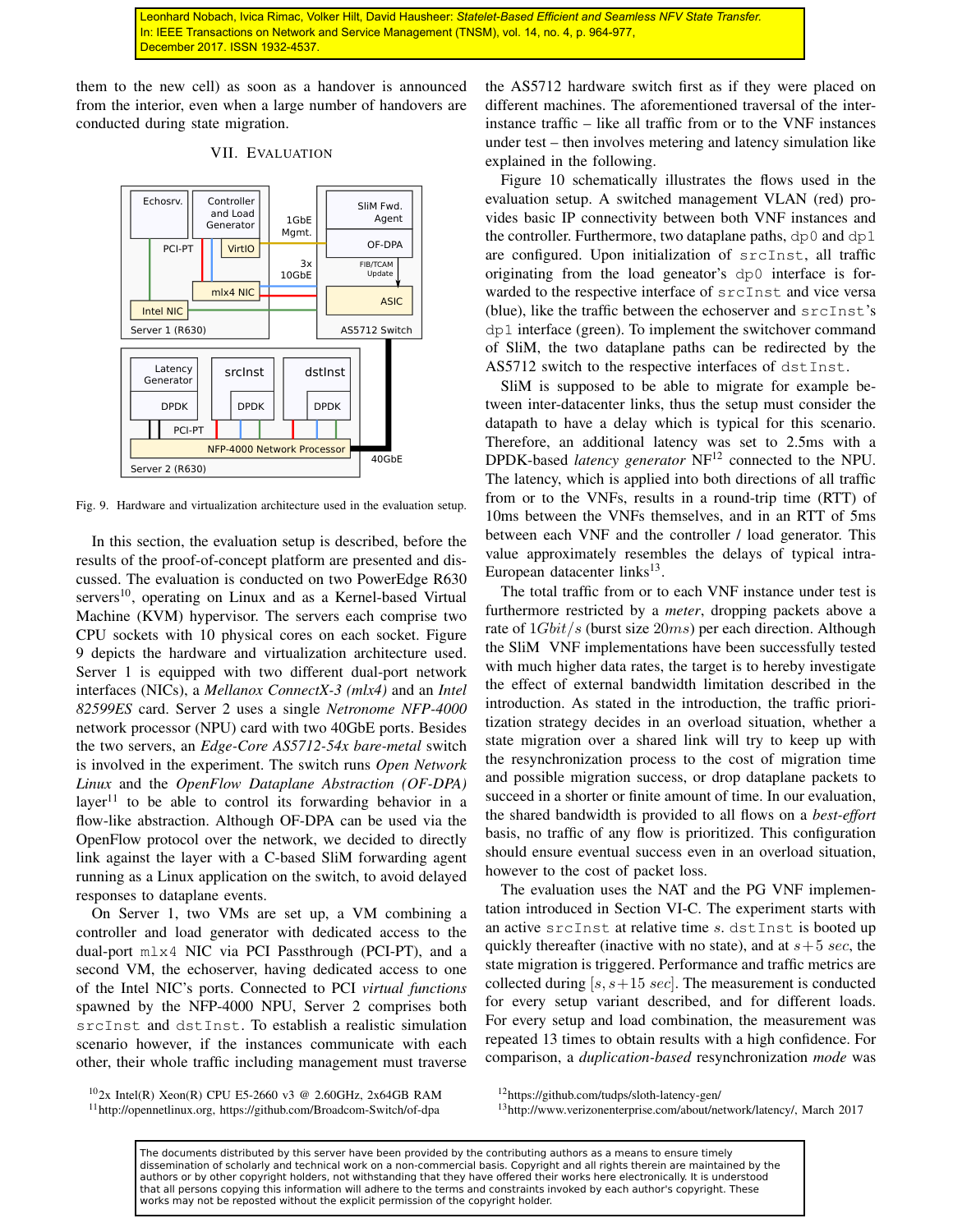



Fig. 10. Schematic illustration of flows in the evaluation setup. All depicted flows are bi-directional.

implemented in SliM, to ensure that results are comparable and not biased by implementation details. When in duplication mode, the whole ingress packet is copied and sent to the destination VM instead, where it is processed [7].

A typical workload of an interior network communicating with external servers is applied to the VNF datapath. For evaluating the NAT VNF, a packet generator opens 128 UDP sockets to 4 echo addresses through the NAT VNF, the latter reply with same-sized packets from the exterior datapath. Therefore, both the original and the reply packets pass the NAT function, where their source address and port number are translated. For evaluating the PG NF, 256 subscribers are being connected with a very fast mean handover frequency of 2s each. Furthermore, stricter requirements are applied for measuring packet loss, a packet is also considered as lost if it is sent to a wrong cell, with the exception if the last handover was 7,5 milliseconds ago (150% of the round-trip time between load generator and NF).

For both NFs under test, the load generator includes a counter and a timestamp in every packet to identify out-oforder packets, loss, and the round-trip time (RTT). Measurements are conducted with 1400-byte and 512-byte packets, the former is almost the maximum transmission unit (MTU) in the Internet, while the latter is close to the median of the Internet's packet size distribution<sup>14</sup>. 20MB of filling zeroes were added to the snapshot to simulate additional workload for larger states. If a future NF in a carrier-grade environment maintains hundreds of thousands of sessions, the latter snapshot size is a realistic assumption, even if only connection tables are maintained (50 bytes of state per connection).

## *A. Results*

The absence of any service downtime significant to the application is a requirement for seamless migration. Caused by the best-effort scheduling when restricting the dataplane to 1Gbit/s, state migration traffic can supplant dataplane traffic if required to finish the migration in finite time and thus suc- $\rm{ceed}^{15}$ , leading to dataplane packet loss, which can therefore be considered as the primary indicator for migration failure

 $14$ https://www.caida.org/research/traffic-analysis/pkt\_size\_

distribution/graphs.xml

<sup>15</sup>Note that any prioritization of dataplane traffic would lead to overloaded migration attempts to completely fail, as their state cannot converge.



Fig. 11. "Seconds of packet loss", number of packets lost divided by the packets to process every second. NAT NF. The last point for Duplication (1400) beyond the y-axis range is at 3.9s.



Fig. 12. "Seconds of packet loss", PG NF.



Fig. 13. Packets exceeding a RTT larger than 15ms divided by the packets per second, NAT NF. The last point for Duplication (1400) beyond the y-axis range is at 3.8s. Beyond 200 Mbit/s, SliM clearly outperforms Duplication.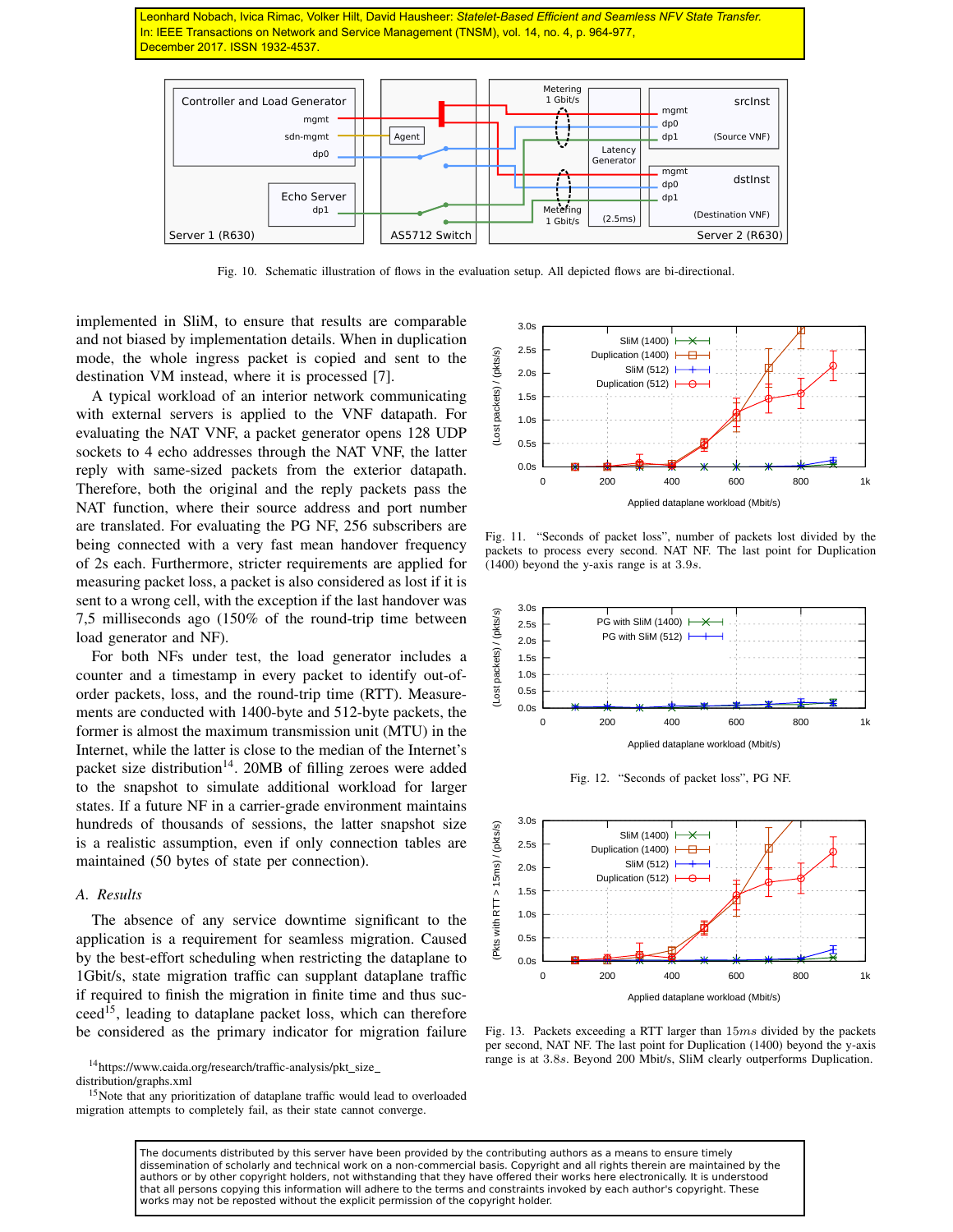

Fig. 14. NAT NF, 500ms intervals with max. mean RTT, NAT NF.

due to overload. Therefore, Figure 11 and 12 show the packet loss during the experiment in *seconds of loss*. The latter metric is the total number of packets that have been lost during one instance migration divided by the current packet rate per second<sup>16</sup>, which makes it especially adequate to compare packet loss between different workload traffic rates. Besides packet loss, another important criterion for seamless behavior is latency. Figure 13 depicts the *seconds of RTT larger than 15ms*. It is defined like the seconds of loss, but also includes packets which have arrived later than  $15ms$  (note that we have a baseline delay of 10ms caused by the load generator).

For the NAT NF, regarding both metrics, we can observe that no or only minor loss occurs when using SliM and Duplication at low rates. At 300M(bit/sec), Duplication starts to cause downtimes for both packet sizes, SliM however can avoid loss up to 800M, where Duplication already causes an outage of  $\sim$  1, 5s. SliM only starts to fail around 900M. A small loss occurs for the PG NF beyond 500MB (Figure 12), which is caused by the workload model's strict requirement that a handover must be in effect  $7,5ms$  after announcement, otherwise packets are considered as lost.



Fig. 15. Migration duration for 1400-byte and 512-byte packets, NAT NF.

The higher bandwidth consumption of duplicated packets negatively impacts queuing delays. In Figure 14, the large RTTs of Duplication are caused by packets enqueued in pkt\_q, still waiting for the stream of duplicated packets to end for in-order delivery. This also applies to SliM, however

<sup>16</sup>For example, a loss rate of 1s can mean that for 1 second, no packet has been returned to the load generator, or that only half of the packets have been returned to it for 2 seconds.



Fig. 16. Migration duration for 1400-byte and 512-byte packets, PG NF.

only beyond 850M, and results in RTTs not larger than 100 milliseconds in average. Figures 15 shows the total duration of an instance migration for the PG NF, where SliM can finish in a third of the time of Duplication at high data rates. Regarding the migration duration, both require less than  $1s$  up to 100M, however, Duplication requires much more time with increasing workload and reaches 5s at 800M, where SliM still can finish in under 1s. In summary, compared to Duplication, the performance results show that the link utilization can almost be tripled when using SliM, while maintaining seamless behavior. For the PG NF (Figure 16), the migration does not appear to be influenced by the dataplane workload as much as with the NAT NF, caused by statelets not being generated per packet, but only during cell transitions<sup>17</sup>.



Fig. 17. The length of pkt\_q for different workload bandwidths, NAT NF.

Figure 17 shows the maximum number of elements in pkt\_q during the experiment. In our implementation, we had to limit the size of the buffer for  $\beta$ kt q to 64K packets. If migration success is considered as an absence of any pkt\_q overflow (which results in large packet loss), Duplication fails beyond 300M. Finally, the state transfer traffic for the NAT NF is shown in Figure 18, having a baseline requirement of 20MBytes for the snapshot size (the traffic for the PG NF has been measured with a nearly constant value of  $\approx 23MB$ , again, independent from the dataplane workload). We conclude that, compared to Duplication, SliM significantly reduces the traffic which must share capacity with the dataplane during migration.

<sup>17</sup>A very small tendency of longer duration after 600M could be explained with congestion on the link shared with the dataplane.